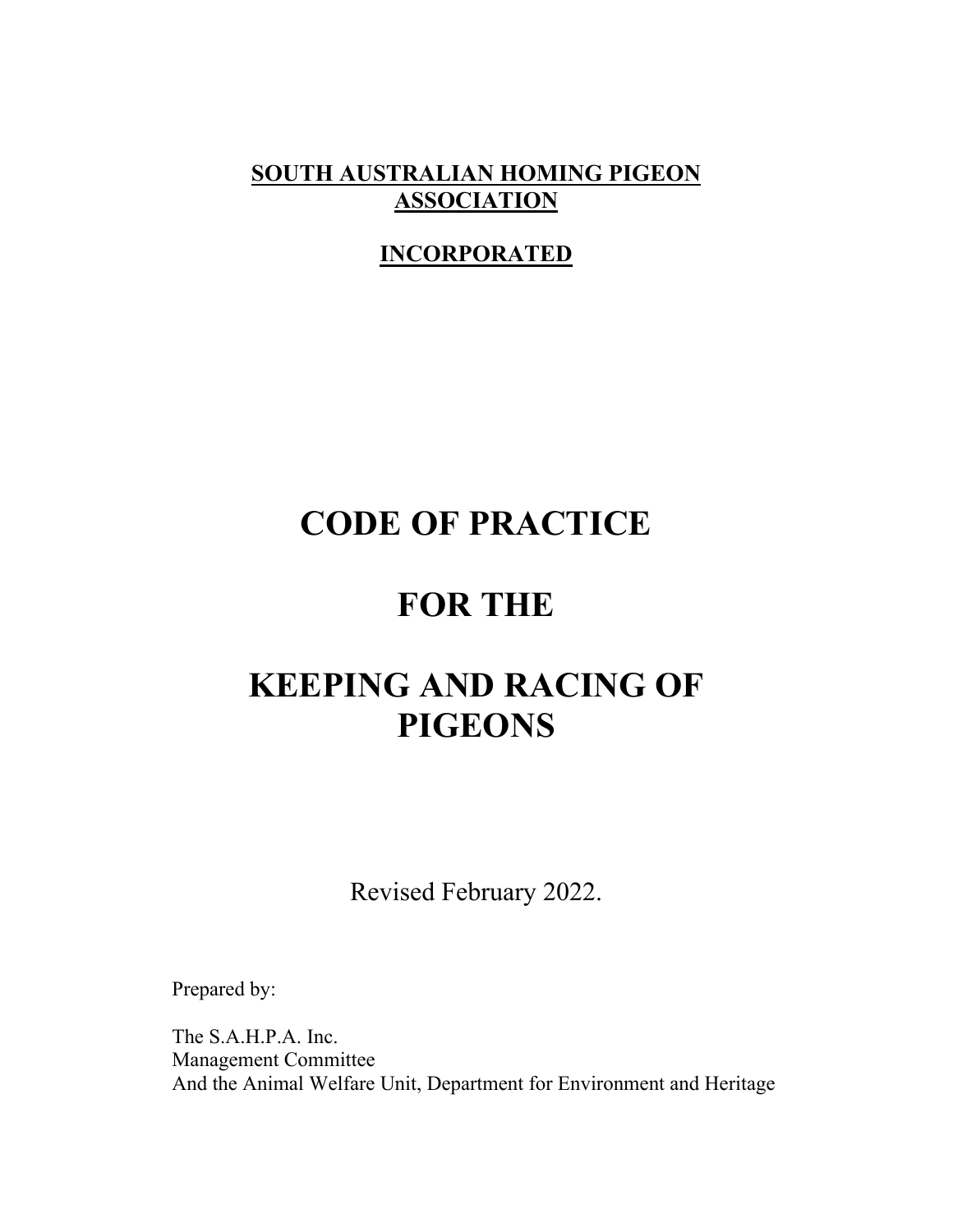#### **Preface**

The principal purpose of this Code of Practice is to ensure the welfare of the pigeons is the prime consideration in all activities associated with their racing, breeding and management.

This Code provides the minimum acceptable standards of:

Housing and environmental factors affecting health Racing and training practices; especially as they affect the chances of an individual pigeon returning safely to its loft. Transport of pigeons to races and training flights. Control measures to enhance the ability of a pigeon to return safely to its loft.

A breach of this Code will constitute an offence under the regulations pursuant to the Prevention of Cruelty to Animals Act 1985.

- a) Racing Pigeons must be exercised daily, sufficient to ensure its fitness for Racing. Except for birds housed in rural and semi-rural areas or, returning from racing and training, free flight exercise must be in accordance with a plan, and of at least 30 minutes duration per day and not exceeding 180 minutes per day.
- b) Free non-flight time must be conducted under the direct supervision of the owner. Other than for planned free flight and non-flight times, all racing pigeons must be confined within their home loft. Persistent fielding and/or roof sitting are prohibited.
- c) Racing Pigeons must be housed within a loft, designed to provide adequate and appropriate shelter and accommodation for the birds, and built in such a manner as to ensure it does not negatively impact upon the amenity of the environment in which it is located.
- d) It is recognised that Pigeon Racing involves races and training exercises where significant proportions of birds do not return to their home loft. Many of these lost birds die through predation and other causes. The causes of the losses are poorly understood. The mere fact that any proportion of the birds released on a Racing or Training exercise do not return to the home loft is not evidence of any kind tending to prove cruelty or mistreatment of the pigeons involved.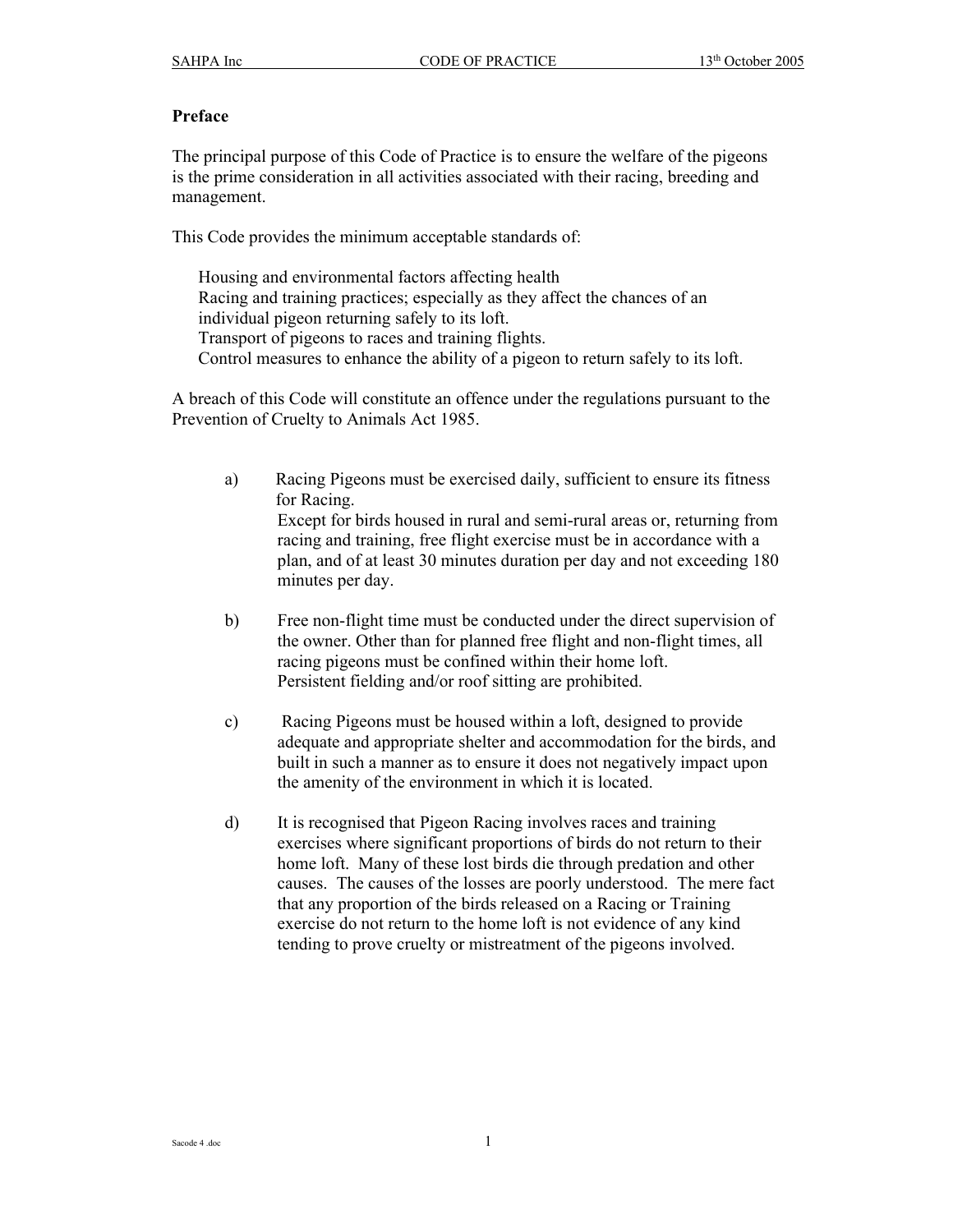# **CONTENTS**

| i.  | Preface                                                                                                             | Page 1  |
|-----|---------------------------------------------------------------------------------------------------------------------|---------|
| ii. | Contents                                                                                                            | Page 2  |
| 1.  | Duty of Care to Pigeons                                                                                             | Page 3  |
| 2.  | Ill Treatment of Pigeons                                                                                            | Page 3  |
| 3.  | Acceptance and Inspection of Pigeons for Competition                                                                | Page 3  |
| 4.  | Carriage and Conveyance of Pigeons                                                                                  | Page 4  |
| 5.  | Feed and Water Provisions under Racing Conditions                                                                   | Page 4  |
| 6   | Race and Training Programmes, Competitions, and the Releasing of<br>Pigeons for Flight when away from the Home Loft | Page 5  |
| 7.  | Performance Enhancing Drugs: Drug Free Racing                                                                       | Page 7  |
| 8.  | <b>Return Rates</b>                                                                                                 | Page 7  |
| 9.  | The Pigeon Loft                                                                                                     | Page 8  |
| 10. | Loft Cleaning                                                                                                       | Page 10 |
| 11. | Feed and Water                                                                                                      | Page 11 |
| 12. | <b>Stray Pigeon Management</b>                                                                                      | Page 11 |
| 13. | Acknowledgement                                                                                                     | Page 11 |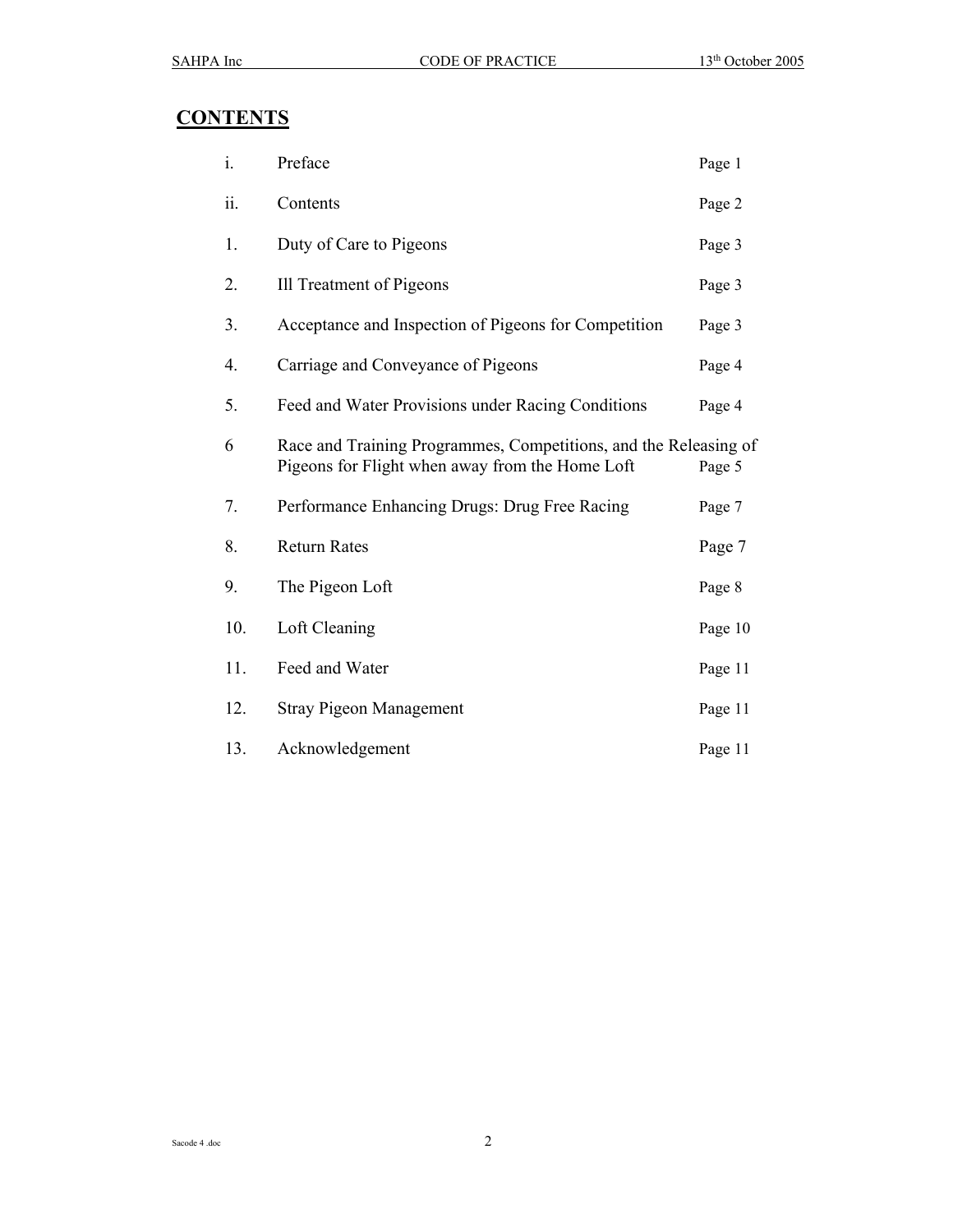# **1. DUTY OF CARE TO PIGEONS**

1.1 Any person who owns races or is responsible for the care of pigeons has a fundamental duty to take all reasonable steps to ensure the welfare of those pigeons. For the purposes of this Code, the owner of a pigeon shall be taken to be the person(s) who has entered the bird in a competition or if that pigeon is not currently racing, the person who is primarily responsible for the day-to-day management of that bird.

# **2. ILL TREATMENT OF PIGEONS**

2.1 For the purpose of this document ill treatment includes wounding, mutilating, abusing, tormenting, and torturing, wanton or malicious beating and causing unnecessary pain, neglect or suffering. Ill treatment is defined by the Prevention of Cruelty to Animals Act 1985, as any action or inaction which results in unnecessary or unreasonable pain, suffering or distress. The owner of any animals is that person who has care and custody of the animal. The owner of a Pigeon has a responsibility to provide it with adequate and appropriate food, water, shelter and exercise.

# **3. ACCEPTANCE AND INSPECTION OF PIGEONS FOR COMPETITION**

- 3.1 The SAHPA acknowledges the depth of expertise for pigeon care available within each member and affiliate club from which can be provided, suitably experienced personnel for the inspection of pigeons submitted for competition. (Club Committee)
- 3.2 Only pigeons of sound health and physical well being and likely to successfully complete the journey set for the event will be accepted by the Club Committee for entry.
- 3.3 **Poor Health**. Poor pigeon health can be characterised by general lassitude respiratory disease indicated by wheezing, sneezing, nasal, and eye discharge (i.e., Chlamydia infection), Pigeon Pox lesions, and any other ailment to which pigeons are susceptible.
- 3.4 **Neglect**. Neglect includes the pigeon being presented in a soiled and generally dishevelled condition and/or harbouring external parasites.
- 3.5 **Physical Impairment**. Physical impairment includes any condition, likely to diminish the likelihood of a racing pigeon successfully completing a set journey.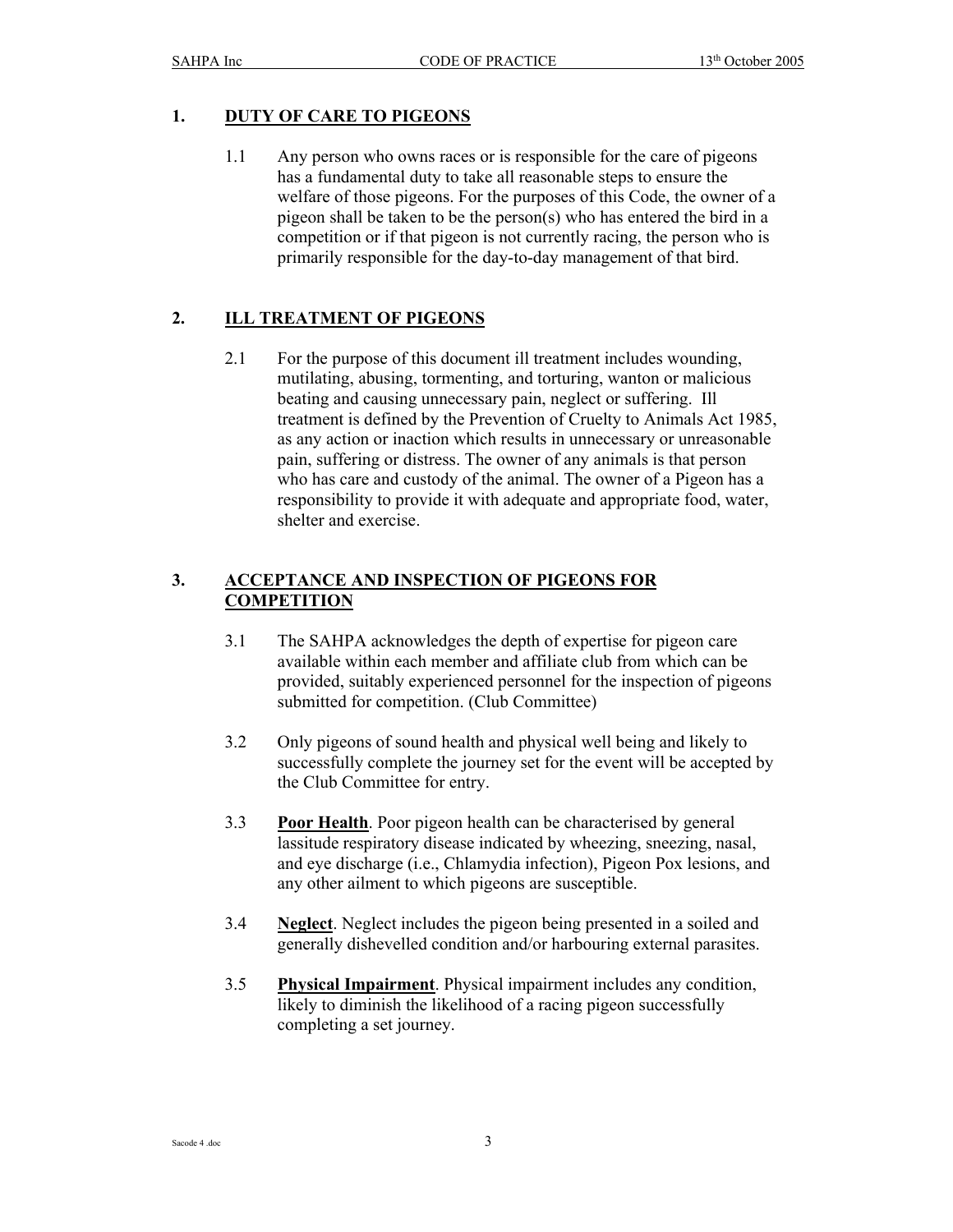## **4. CARRIAGE AND CONVEYANCE OF PIGEONS**

#### **4.1 Container Specifications**

- 4.1.1 **Configuration**. **A** person responsible for the carriage of pigeons must ensure they are transported in a container, allowing adequate air exchange at the sides and top. This allowance pertains to pigeons being conveyed for private training, organised training and/or racing, or for the conveyance of pigeons for any other purpose.
- 4.1.2 **Height Allowance**. The minimum height of containers be 21 cm (210mm) and is exclusive of all wire and plastic mesh bottom inserts.
- 4.1.3 **Space per Pigeon**. The space allowance per pigeon will vary according to the duration of transport, the distance of the race and whether provision must be made to feed and water the pigeons *en route* and at the release site.
- 4.1.4 **Scope of Allowance**. This allowance pertains to pigeons being conveyed in any basket used for training and/or racing, or for the conveyance of pigeons to place for entry into competition.

#### **4.2 Confinement Provisions.**

 A person conveying a pigeon must ensure the cages meet the following standards. The allowance is made on the following basis:

- 4.2.1 For Races of 500 kilometres or less a minimum of 10cm x 20cm per pigeon  $=200$  cm<sup>2</sup>
- 4.2.2 For Races exceeding 500 kilometres, minimum of 10cm x 25cm per pigeon  $=250$  cm<sup>2</sup>

#### **5. FEED AND WATER PROVISIONS UNDER RACE CONDITIONS**

#### **5.1 Short Journeys (Friday Hampering)**

Water is to be available from the start to the finish of loading of birds onto the race unit.

Birds are to be watered again as soon as practical after arrival at the release site.

#### **5.2 Longer Journeys (Thursday Hampering)**

Water is to be available from the start to the finish of loading of birds onto the race unit.

 The Liberator must stop en route to the release site from approximately 7:00am to 9:00am on the Friday morning and water the birds.

The Transporter must arrive at the release site by 1600 hours on the day before the event at which time feed and water procedures are to commence. The feed must be accessible to the birds for a minimum of one (1) hour and no more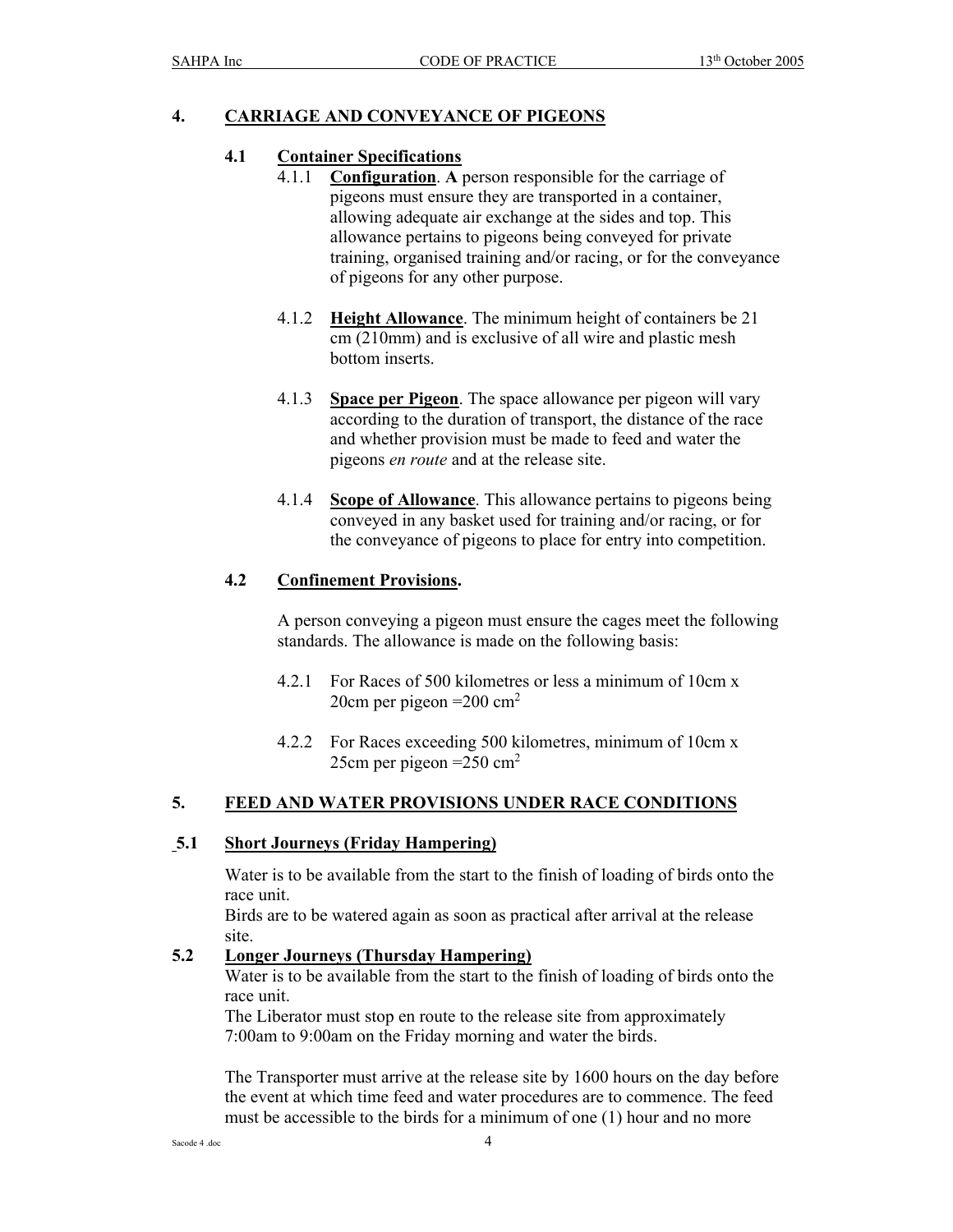than three (3) hours, whereupon it must be withdrawn. The water shall be available continuously until one hour before release, whereupon it shall be withdrawn.

#### 5.2.1 **Supplementary Feed and Water**

Supplementary feed and water *en-route* is to apply by at least 1600 hours daily in the manner prescribed, if the journey time to the release site exceeds the 1600-hour provision for arrival time.

## **6. RACE AND TRAINING PROGRAMMES, COMPETITIONS, AND THE RELEASING OF PIGEONS FOR FLIGHT WHEN AWAY FROM THE HOME LOFTS.**

#### **6.1. Annual Programmed Fixtures**.

- **6.1.1** No race may commence until a Race Release Officer and Official Liberator are appointed.
- **6.1.2 Responsibility**. The Race Release Officer and the Liberator are responsible for the welfare of the pigeons including their collection, transport, and release for races. Where necessary, advice shall be sought from these Officers if consideration is given to varying a release point during mid season.

# **6.2 Race Controls**.

#### **6.2.1 Racing Associations**

 In general, pigeon races are conducted by Federations or Societies. Although the rules of these organisations are not binding in law, the cooperation of members with instructions and rules of the committees is generally in the best interest of the sport, the birds and other competitors. Committees of such organisations are empowered by their members to cancel, postpone, or alter the race venues and direct the person responsible for the pigeons to make whatever adjustments are necessary for the welfare of the pigeons.

#### **6.2.2 Releasing Birds**.

 The person who releases the pigeons must ensure the birds are released in such a manner as to avoid potential for injury. He/she/they must consider weather, local conditions and any other factors which may impinge upon the ability of birds to successfully complete the event. Pigeon Racing Organizations may require a Committee Member or the General Secretary to be contacted providing details of the release for announcement to competitors.

**6.2.3 Conveyers & Liberator**. The appointed Liberator has responsibility for performing the release of pigeons, in such a manner as to minimise the potential for injury. The authority to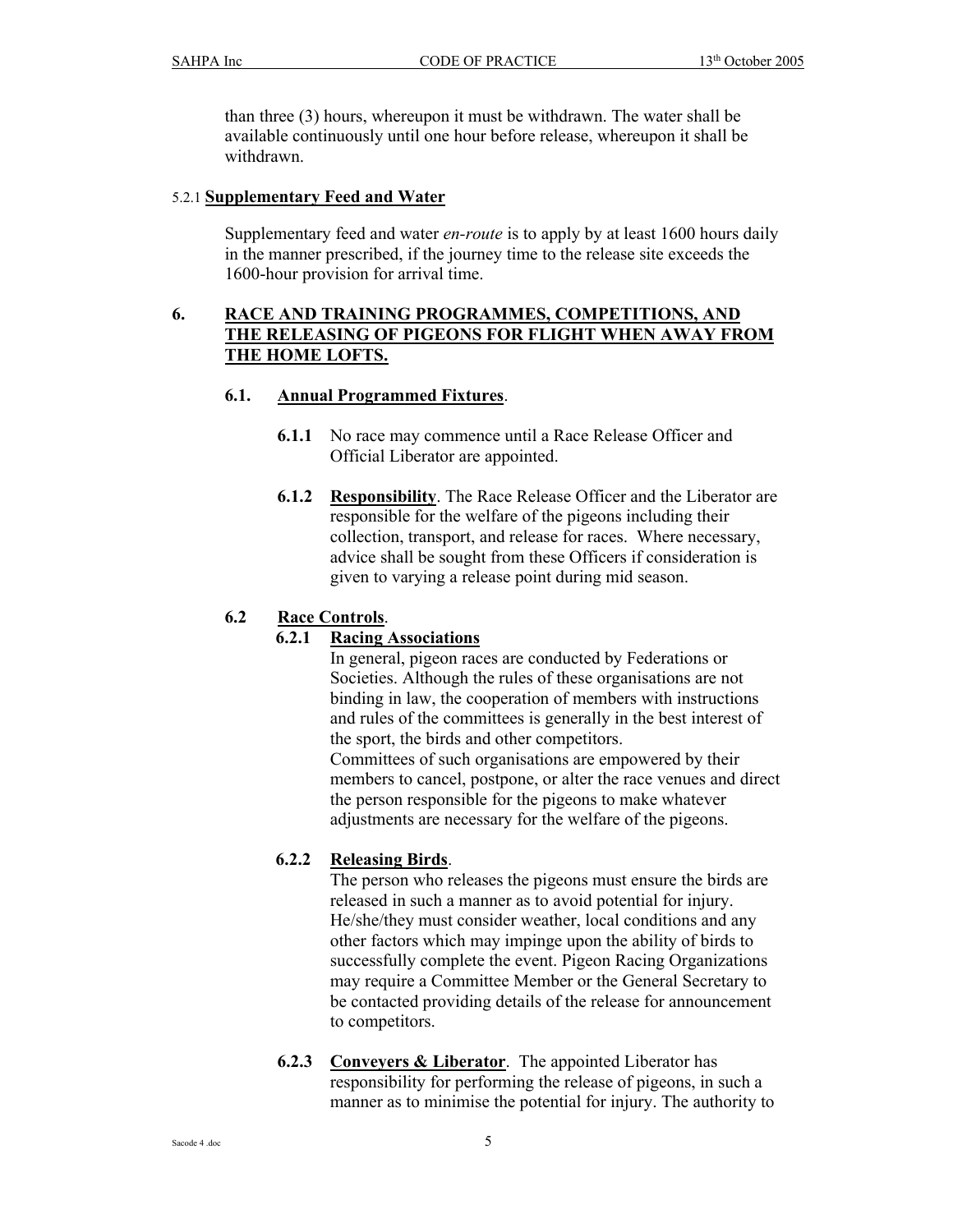release pigeons, in all races, rests with the above-mentioned group. The Liberator shall contact a pre-arranged and nominated Delegate of the Management Committee or the General Secretary, at least one hour prior to the release, to report on route conditions, discuss local conditions and receive approval to liberate. Having released the birds, the Liberator must again contact the nominated delegate to provide details of the release for announcement to competitors

#### **6.3 Race Delays and Holdovers.**

- **6.3.1** Where the release is delayed because of adverse weather conditions, such delay will remain in force until the Hold –over time is declared. When the hold-over time is declared the pigeons will be held for a planned release the next day.
- **6.3.2 Second Day**. The Liberator must decide, either individually or in consultation with the Management Committee or the General Secretary, to:
	- a) Release the pigeons at a pre-determined time or
	- b) In the case of adverse Weather conditions still prevailing, hold the Birds at the original Release Site until holdovertime is again reached.

When the holdover-time is declared with no release, the following will apply.

- 1. The Liberator Responsible in Consultation with the Management Committee or the General Secretary must decide to:-
- a) Hold the Birds at the Original Release Site for a planned Release on the Third Day or
- b) Declare the Race cancelled and the Pigeons returned and

released at a suitable location near Adelaide.

#### **6.3.3 Third Day.**

a) Hold the birds at the original site until it becomes evident the Race must be declared cancelled and the Pigeons returned and released at a suitable location near Adelaide.

#### **6.4 Rain or Fog or Heat**.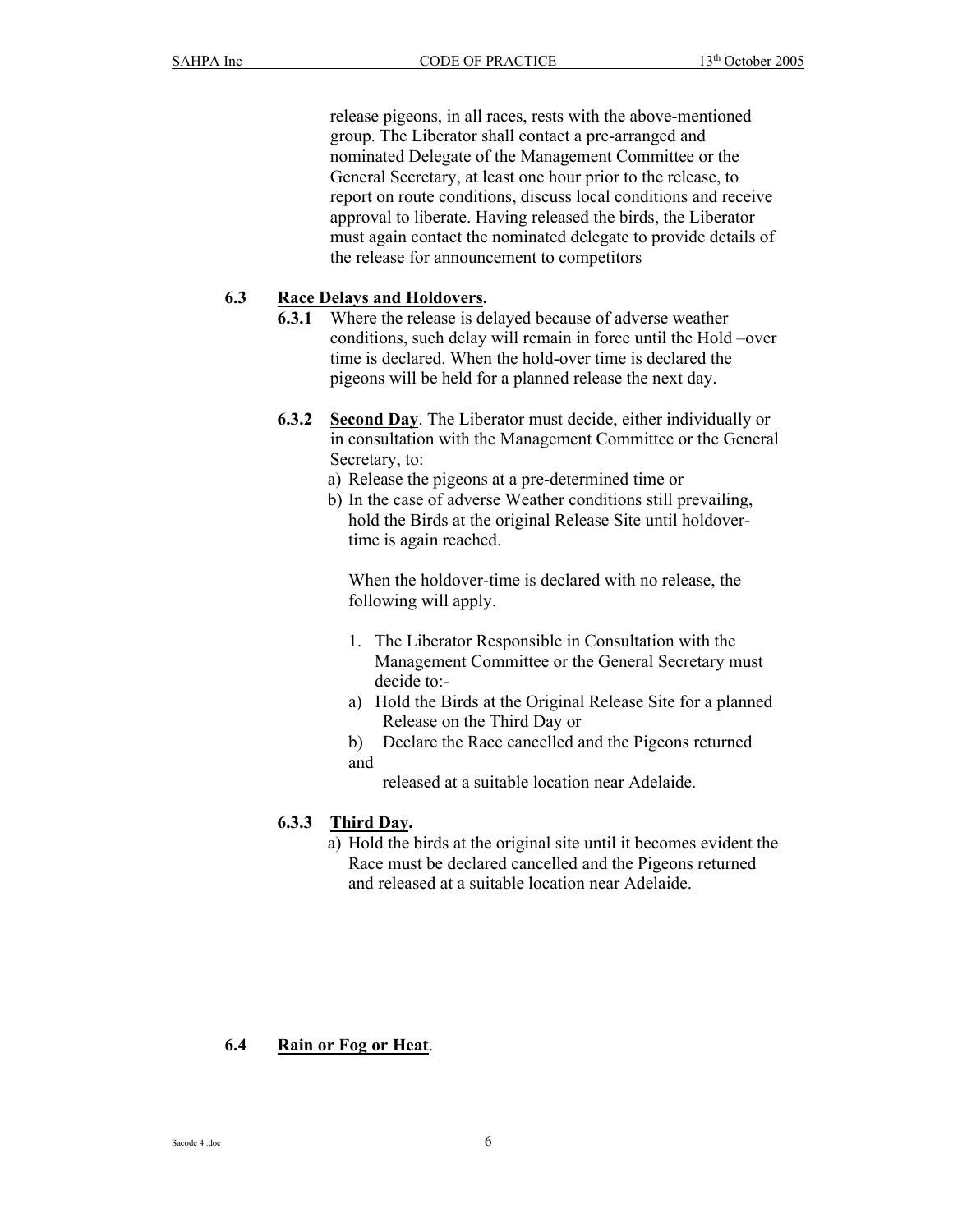- **6.4.1** Pigeons must not be released away from the home  $\text{left}^3$ , for racing into rain or fog.
- **6.4.2 Heat**. Where temperature conditions are expected to be above 30c at any location the pigeons will be passing through at the time of the day either en route to the race point release location, on route flying home, a hold over should be declared, or the race cancelled as per the procedures noted above.

# **6.5 Release Time**.

 During the months of June to August pigeons are to be released as follows:

- Under clear sky conditions release a minimum of 15 minutes after gazetted sunrise for the area.
- Under over-cast sky conditions release a minimum of 30 minutes after gazetted sunrise for the area.

 During the months of September and October pigeons are to be released as follows:

- Under clear sky conditions release at the discretion of the person(s) responsible for releasing the birds.
- Under over-cast sky conditions release a minimum of 30 minutes after gazetted sunrise for the area.

# **7. PERFORMANCE ENHANCING DRUGS: DRUG FREE RACING.**

A person must not administer any performance enhancing drug to a racing pigeon including any of the anabolic steroids or corticosteroids. Any pigeons found sick or dead at the release site can, at the discretion of the Management Committee, be sent for analysis. Where any inappropriate performance enhancing substance is detected, the owner(s) will be held responsible.

7.1.1 Any person found guilty of administering performance enhancing drugs to their birds or being an accomplice to administering performance enhancing drugs to Racing Pigeons for the purpose of gaining an advantage over his/her/ their competitors, may be prosecuted under the Prevention of Cruelty to Animals Regulations 2001.

# **8. RETURN RATES**

- 8.1 If return rates are lower than 75% the Association will undertake an Enquiry on the circumstances which led to the low return rate. If these circumstances cannot be reasonably prevented, the release site will not be used for future races.
- 8.2 The President of an organization which conducts pigeon races must

<sup>&</sup>lt;sup>3</sup> Colloquial term. The name "Loft" (GB) is widely used in pigeon racing to describe or indicate the pigeon cage, house or coop (USA) and has its origin as the traditional hay loft used for keeping pigeons, or in many European areas in the attic of the house.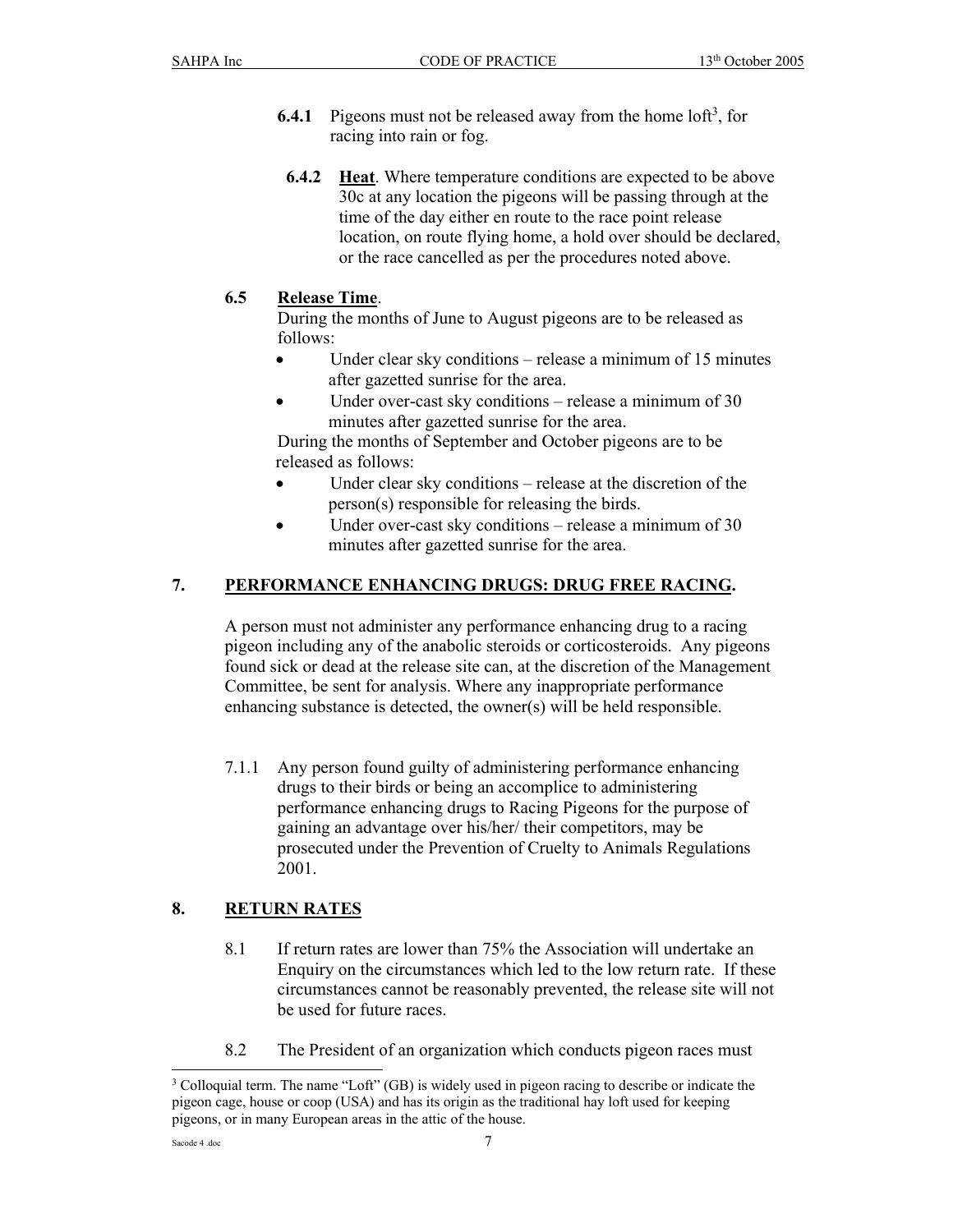Ensure that return rates of each site are recorded in the annual report of the organization.

## **9. THE PIGEON "LOFT"**

#### **9.1 Dimensions.**

 Pigeon lofts are constructed in many sizes to suit or fit individual circumstances, such as available space within a conventional residential block. However, the owner of a pigeon must ensure the following minimum standards are met:

# **9.2 Living Quarters – Racing Loft**

8.2.1 The minimum space available to each bird must be **0.092 m3** or **450 mm x 450 mm x 450 mm.** (the approximate size of an auction pen).

> *An example of maximum permissible pigeons and minimum box perches per occupied space in the Living Quarters is described as follows:*

*Loft dimension 1800mm (Width) x 2100mm (Length) x 1800mm(height)* = 6.804 $m^3$  divided by 0.092 $m^3$  = *maximum 74 pigeons and minimum 81 box perches.* 

#### **9.3 The Stock Bird Loft.**

 The stock bird loft is used for housing the breeding pigeons of the loft and because of their value and likely background of racing from some other inter or intra state loft, are not able to be freed for exercise. These pigeons require extended space for their good health and well being.

**9.3.1. Living Quarters.** The stock loft shall generally be of similar configuration as the racing loft, except, in the place of box perches, breeding compartments are provided. Required minimum dimensions for breeding compartments are 550 mm wide x 450 mm high x 500 mm deep. Adequate space to maintain health and well being of pigeons, within the breeding loft, is calculated as two and one half (2.5) times the provision, as minimum space, per pigeon in living quarters.

> The **Maximum allowable number** is calculated from the above example as follows:

 *Loft dimensions 1800 mm wide x 2100 mm long x 1800 mm high = 6.804 m3 (6804000 cm3) divided by ( 0.092m3 x 2.5) space allocated for racing birds = 30 pigeons, (or 15 mated pairs) for the space provided.*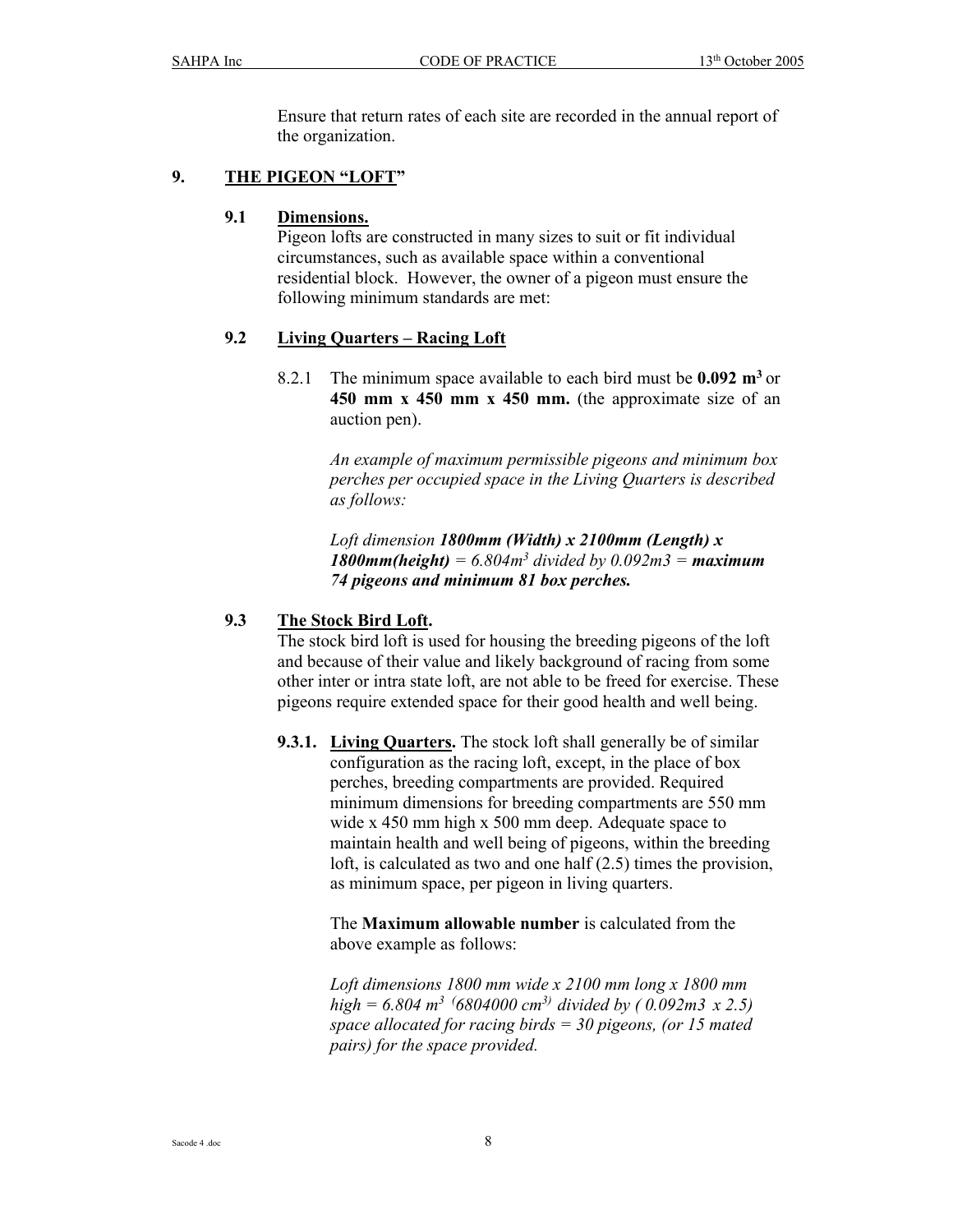## **9.4 The Ideal Loft**.

 The following is provided only as a guide but reasonably reflects the hallmarks of a well-organised and well-constructed pigeon racing loft.

 There are a number of essential elements, which make up the building of a loft. It needs to be dry and warm over the winter months and therefore needs to be built for that period of year in mind. For the summer heat it also needs to have ventilation modifications, such as flaps and ventilators that can be adjusted and closed off as the winter approaches. It needs to be configured for ease of cleaning and for the comfort of the pigeons and box type perches are most suitable for both. Where practical, it needs to be sited on the lot so the front of the loft faces away from prevailing winter winds and rain, whilst making full advantage of the morning winter sun.

**9.5 Ventilation**. There needs to be adequate air exchange within a pigeonracing loft without causing drafts. Under and over floor ventilation promotes essential dryness required for a healthy loft.

Gabled type roofs are encouraged to cater for adequate air displacement. Where a gabled roof is not provided, an opening at ceiling height at the rear to the outside, of no less than 100 mm along the full length of the loft, is to be provided. Alternatively, a 'witches' hat' type chimney or similar ventilator should be placed centrally within the roof to affect the required air exchange and to promote good health and comfort for the pigeons.

#### **9.6 Preferred Construction. (Recommended)**

- **9.6.1** Lofts have been constructed to several standards and designs and it is not intended for these lofts to conform to the Code of Practice, whilst they continue to be utilised in their present configuration. New or upgraded lofts must be constructed in accordance with the following minimum standards and in accordance with Council requirements.
- **9.6.2 Off Ground**. All new lofts constructed off-ground shall have a minimum clearance height from ground to floor level of 200mm, allowing for free flow of air under floor.

#### **Floor areas may be either of two configurations**:

- a) Trafficable mesh grating floor, allowing droppings to pass through for collection below floor level.
- b) Trafficable timber floor with moisture absorptive qualities and for regular ease of scrape cleaning. E.g. Chip board, or Ply-wood.

# **9.6.3 On Ground**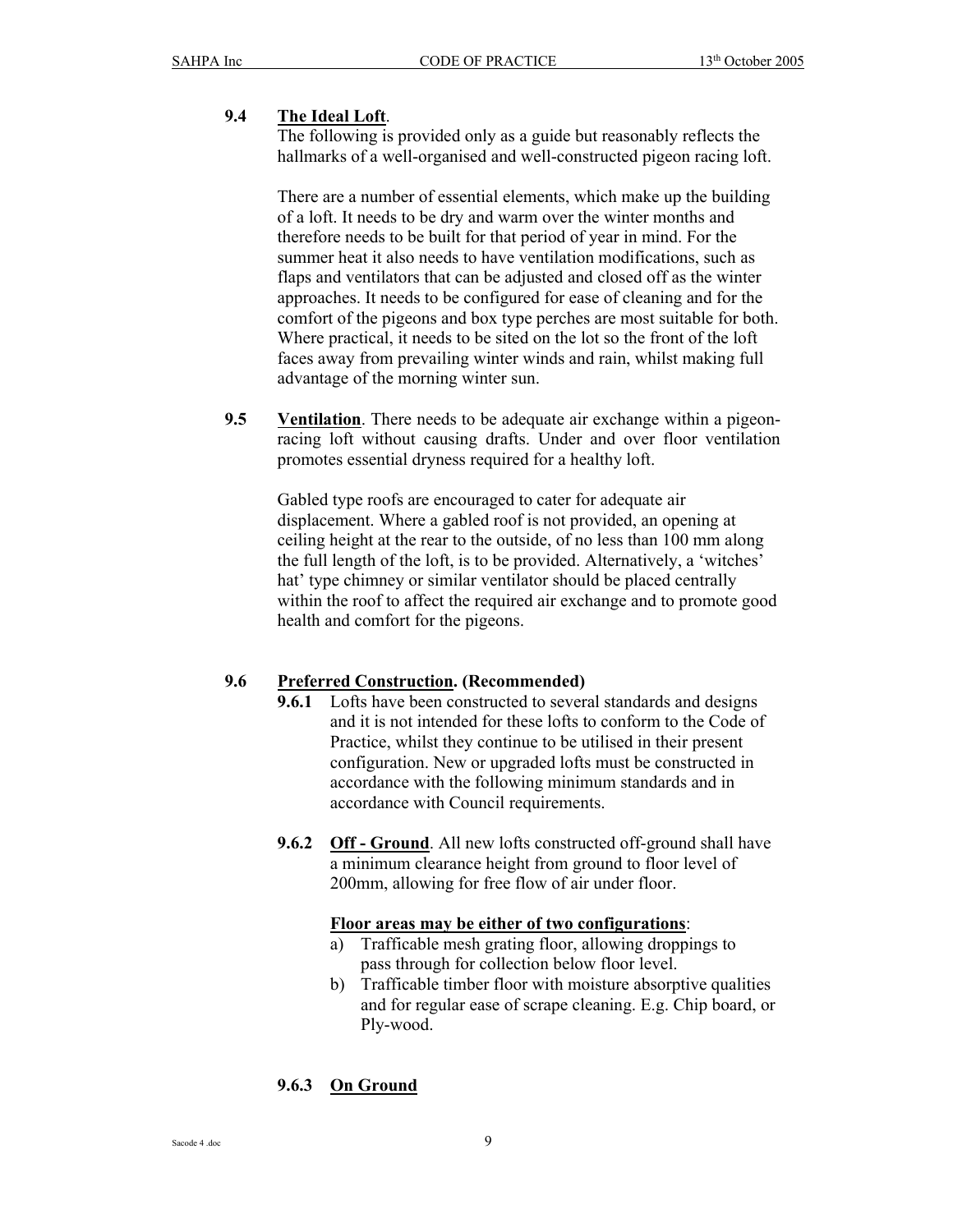Where possible all new lofts constructed on-ground must be of concrete slab floor construction and shall have a heavy-duty plastic moisture barrier laid underneath at pouring. An adequate floor level ventilation facility must be provided.

## **9.6.4 Aviaries**

 For the health of the pigeons, external open aviaries and or sun yards which are exposed to the elements should ideally be constructed off ground, typically by using trafficable mesh floor for under floor cleaning, or other suitable floor materials.

# **9.6.5 Insulation.**

 For the welfare and comfort of pigeons, where external cladding of a loft consists of brick or metal such lofts shall be internally lined with plywood, or chipboard, or other heat retaining materials. For prevention of condensation dampness, all metal roofs must be insulated.

# **10. LOFT CLEANING.**

Loft floors are to be cleaned on a regular basis – where possible protective equipment should be utilized.

## **11. FEED AND WATER**.

The owner of a pigeon must ensure the following standards are met:

#### 11.1 **Feed.**

 There are many successful methods for feeding of racing pigeons and it is not intended to regulate this activity other than to document normal feeds and feed practice.

Essentially, racing pigeons thrive quite effectively on most grains and legumes, with wheat being the base staple. It is usual to supplement a wheat-based diet to varying percentages with field peas, maize, sorghum, oats, rice, barley, certain pellet preparations and other small grains. The normal feed regime, for racing pigeons, is to feed twice daily, and to be given after exercise. As a regulatory minimum, pigeons must be fed at least once daily.

#### 11.2 **Water**.

Clean water in the home loft, available always. It is recommended that Water should be changed twice daily and more frequently in summer months especially in the stock loft. As a minimum standard, fresh water must be provided daily.